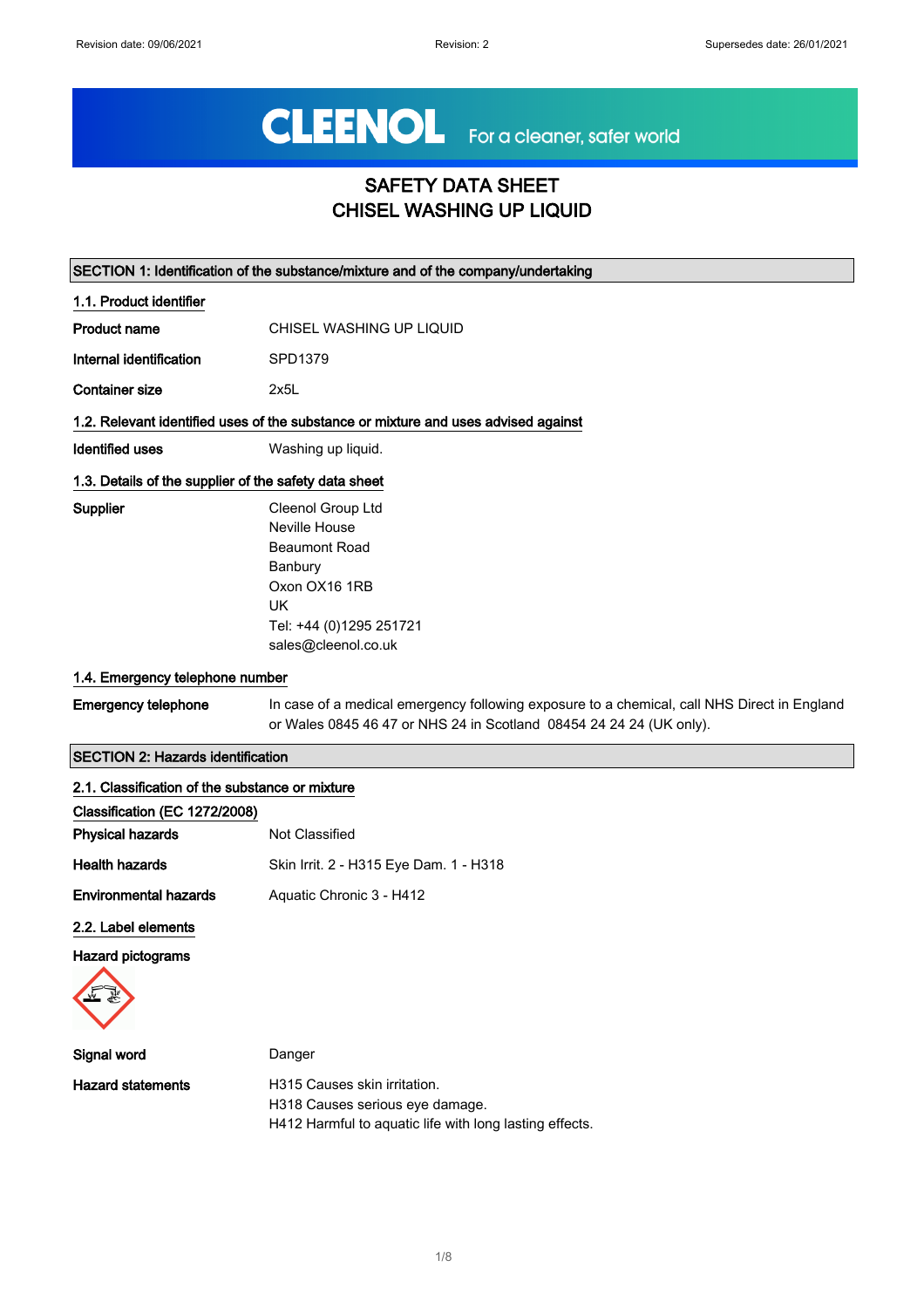| <b>Precautionary statements</b>           | P273 Avoid release to the environment.<br>P280 Wear protective gloves/ protective clothing/ eye protection/ face protection.<br>P302+P352 IF ON SKIN: Wash with plenty of water.<br>P305+P351+P338 IF IN EYES: Rinse cautiously with water for several minutes. Remove<br>contact lenses, if present and easy to do. Continue rinsing.<br>P332+P313 If skin irritation occurs: Get medical advice/ attention.<br>P362+P364 Take off contaminated clothing and wash it before reuse. |
|-------------------------------------------|-------------------------------------------------------------------------------------------------------------------------------------------------------------------------------------------------------------------------------------------------------------------------------------------------------------------------------------------------------------------------------------------------------------------------------------------------------------------------------------|
| Contains                                  | SODIUM DODECYL BENZENE SULPHONATE, ALCOHOLS, C12-14, ETHOXYLATED,<br>SULFATES, ETHOXYLATED ALCOHOLS, C12-C13                                                                                                                                                                                                                                                                                                                                                                        |
| Detergent labelling                       | Contains d-LIMONENE, BRONOPOL (INN), CITRAL                                                                                                                                                                                                                                                                                                                                                                                                                                         |
| Supplementary precautionary<br>statements | P264 Wash contaminated skin thoroughly after handling.<br>P310 Immediately call a POISON CENTER/ doctor.<br>P321 Specific treatment (see medical advice on this label).<br>P501 Dispose of contents/ container in accordance with national regulations.                                                                                                                                                                                                                             |

#### 2.3. Other hazards

SECTION 3: Composition/information on ingredients

#### 3.2. Mixtures

 $\overline{\phantom{a}}$ 

| SODIUM DODECYL BENZENE SULPHONATE       |                      | 10-30%                         |
|-----------------------------------------|----------------------|--------------------------------|
| CAS number: 68411-30-3                  | EC number: 270-115-0 | REACH registration number: 01- |
|                                         |                      | 2119489428-22-XXXX             |
| Classification                          |                      |                                |
| Acute Tox. 4 - H302                     |                      |                                |
| Skin Irrit. 2 - H315                    |                      |                                |
| Eye Dam. 1 - H318                       |                      |                                |
|                                         |                      |                                |
| ALCOHOLS, C12-14, ETHOXYLATED, SULFATES |                      | $1 - 5%$                       |
| CAS number: 68891-38-3                  | EC number: 500-234-8 |                                |
| Classification                          |                      |                                |
| Skin Irrit. 2 - H315                    |                      |                                |
| Eye Dam. 1 - H318                       |                      |                                |
| Aquatic Chronic 3 - H412                |                      |                                |
|                                         |                      |                                |
| ETHOXYLATED ALCOHOLS, C12-C13           |                      | $1 - 5%$                       |
| CAS number: 160901-19-9                 | EC number: 500-457-0 |                                |
| Classification                          |                      |                                |
| Acute Tox. 4 - H302                     |                      |                                |
| Eye Dam. 1 - H318                       |                      |                                |
| Aquatic Chronic 3 - H412                |                      |                                |
|                                         |                      |                                |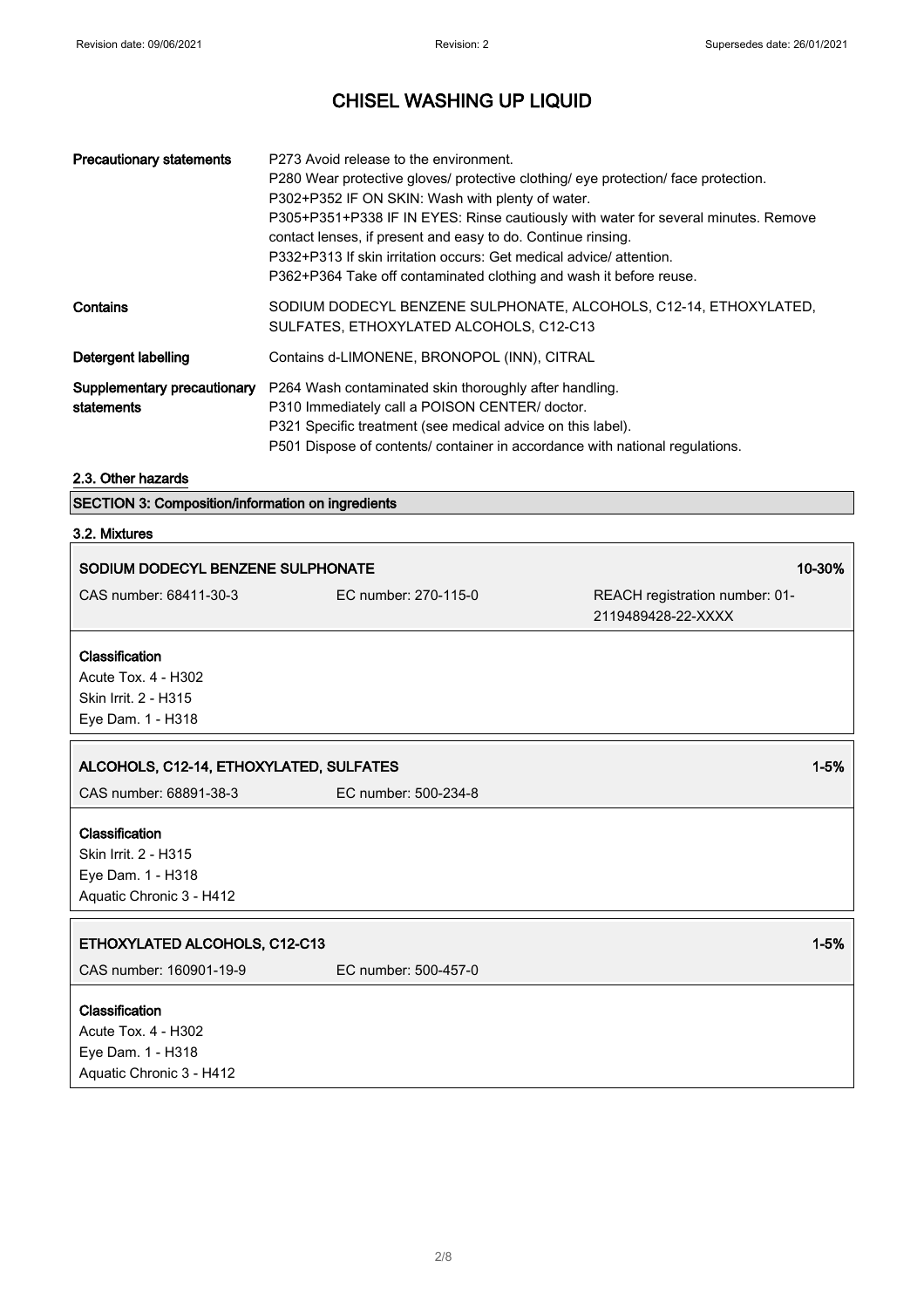| <b>ETHANOL</b>                               |                      |                                                      | 1% |
|----------------------------------------------|----------------------|------------------------------------------------------|----|
| CAS number: 64-17-5                          | EC number: 200-578-6 | REACH registration number: 01-<br>2119457610-43-XXXX |    |
| Classification<br>Flam. Liq. 2 - H225        |                      |                                                      |    |
| <b>CITRIC ACID MONOHYDRATE</b>               |                      |                                                      | 1% |
| CAS number: 5949-29-1                        | EC number: 691-328-9 |                                                      |    |
| Classification<br>Skin Irrit. 2 - H315       |                      |                                                      |    |
| <b>BRONOPOL (INN)</b>                        |                      |                                                      | 1% |
| CAS number: 52-51-7                          | EC number: 200-143-0 | REACH registration number: 01-<br>2119980938-15-XXXX |    |
| M factor (Acute) = $10$                      |                      |                                                      |    |
| Classification                               |                      |                                                      |    |
| Acute Tox. 4 - H302                          |                      |                                                      |    |
| Acute Tox. 4 - H312                          |                      |                                                      |    |
| Acute Tox. 3 - H331                          |                      |                                                      |    |
| Skin Irrit. 2 - H315                         |                      |                                                      |    |
| Eye Dam. 1 - H318<br><b>STOT SE 3 - H335</b> |                      |                                                      |    |
| Aquatic Acute 1 - H400                       |                      |                                                      |    |
| Aquatic Chronic 2 - H411                     |                      |                                                      |    |

The full text for all hazard statements is displayed in Section 16.

## SECTION 4: First aid measures

## 4.1. Description of first aid measures

| <b>Inhalation</b>                                                               | Unlikely route of exposure as the product does not contain volatile substances.                                                                                                                                                                      |  |
|---------------------------------------------------------------------------------|------------------------------------------------------------------------------------------------------------------------------------------------------------------------------------------------------------------------------------------------------|--|
| Ingestion                                                                       | Rinse mouth thoroughly with water. Give a few small glasses of water or milk to drink. Keep<br>affected person under observation. Get medical attention if any discomfort continues. Get<br>medical attention if a large quantity has been ingested. |  |
| Skin contact                                                                    | Wash skin thoroughly with soap and water.                                                                                                                                                                                                            |  |
| Eye contact                                                                     | Rinse immediately with plenty of water. Remove any contact lenses and open eyelids wide<br>apart. Continue to rinse. Get medical attention if any discomfort continues.                                                                              |  |
| 4.2. Most important symptoms and effects, both acute and delayed                |                                                                                                                                                                                                                                                      |  |
| Inhalation                                                                      | No adverse effects known.                                                                                                                                                                                                                            |  |
| Ingestion                                                                       | May be harmful if swallowed.                                                                                                                                                                                                                         |  |
| <b>Skin contact</b>                                                             | Causes skin irritation.                                                                                                                                                                                                                              |  |
| Eye contact                                                                     | Causes serious eye damage.                                                                                                                                                                                                                           |  |
| 4.3. Indication of any immediate medical attention and special treatment needed |                                                                                                                                                                                                                                                      |  |
| Notes for the doctor                                                            | No specific recommendations.                                                                                                                                                                                                                         |  |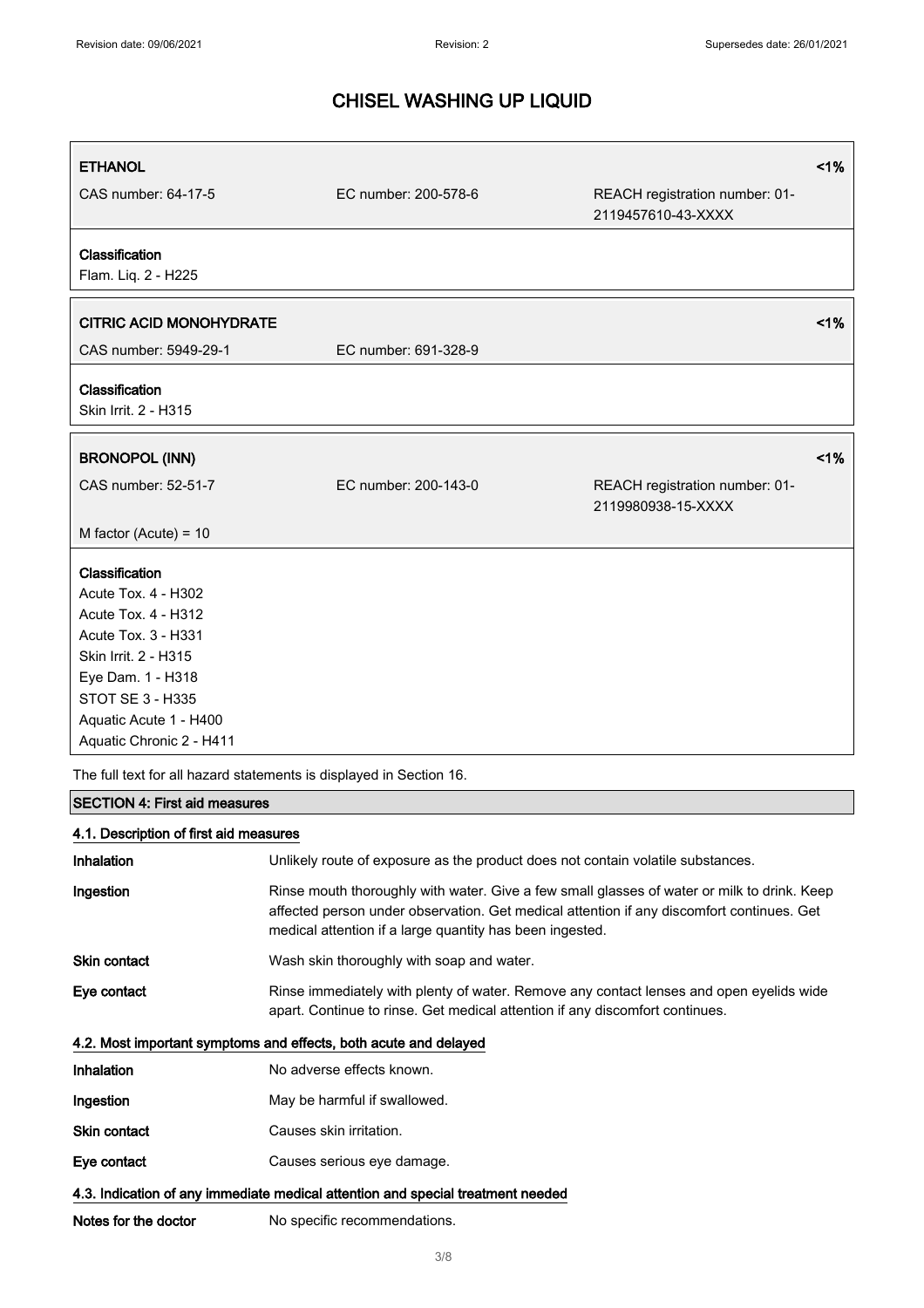| <b>Specific treatments</b>                                               | Treat symptomatically.                                                                                                                                                                                                                               |  |
|--------------------------------------------------------------------------|------------------------------------------------------------------------------------------------------------------------------------------------------------------------------------------------------------------------------------------------------|--|
| <b>SECTION 5: Firefighting measures</b>                                  |                                                                                                                                                                                                                                                      |  |
| 5.1. Extinguishing media                                                 |                                                                                                                                                                                                                                                      |  |
| Suitable extinguishing media                                             | The product is not flammable. Use fire-extinguishing media suitable for the surrounding fire.                                                                                                                                                        |  |
| Unsuitable extinguishing<br>media                                        | None known.                                                                                                                                                                                                                                          |  |
| 5.2. Special hazards arising from the substance or mixture               |                                                                                                                                                                                                                                                      |  |
| Specific hazards                                                         | None known.                                                                                                                                                                                                                                          |  |
| 5.3. Advice for firefighters                                             |                                                                                                                                                                                                                                                      |  |
| Special protective equipment<br>for firefighters                         | Use protective equipment appropriate for surrounding materials. Firefighter's clothing<br>conforming to European standard EN469 (including helmets, protective boots and gloves) will<br>provide a basic level of protection for chemical incidents. |  |
| <b>SECTION 6: Accidental release measures</b>                            |                                                                                                                                                                                                                                                      |  |
| 6.1. Personal precautions, protective equipment and emergency procedures |                                                                                                                                                                                                                                                      |  |
| <b>Personal precautions</b>                                              | Avoid contact with skin and eyes. Do not touch or walk into spilled material. Take care as<br>floors and other surfaces may become slippery.                                                                                                         |  |
| 6.2. Environmental precautions                                           |                                                                                                                                                                                                                                                      |  |
| <b>Environmental precautions</b>                                         | Avoid discharge to the aquatic environment.                                                                                                                                                                                                          |  |
| 6.3. Methods and material for containment and cleaning up                |                                                                                                                                                                                                                                                      |  |
| Methods for cleaning up                                                  | Absorb in vermiculite, dry sand or earth and place into containers. Flush contaminated area<br>with plenty of water. Discharge of small quantities to the sewer with plenty of water may be<br>permitted.                                            |  |
| 6.4. Reference to other sections                                         |                                                                                                                                                                                                                                                      |  |
| Reference to other sections                                              | For personal protection, see Section 8. For waste disposal, see Section 13.                                                                                                                                                                          |  |
| <b>SECTION 7: Handling and storage</b>                                   |                                                                                                                                                                                                                                                      |  |
| 7.1. Precautions for safe handling                                       |                                                                                                                                                                                                                                                      |  |
| <b>Usage precautions</b>                                                 | Avoid contact with eyes and prolonged skin contact. Keep container tightly sealed when not in<br>use.                                                                                                                                                |  |
| Advice on general<br>occupational hygiene                                | Wash hands thoroughly after handling.                                                                                                                                                                                                                |  |
|                                                                          | 7.2. Conditions for safe storage, including any incompatibilities                                                                                                                                                                                    |  |
| <b>Storage precautions</b>                                               | Store in tightly-closed, original container.                                                                                                                                                                                                         |  |
| Storage class                                                            | Chemical storage.                                                                                                                                                                                                                                    |  |
| 7.3. Specific end use(s)                                                 |                                                                                                                                                                                                                                                      |  |
| Specific end use(s)                                                      | The identified uses for this product are detailed in Section 1.2. Refer to Product Use Guide<br>(PUG) for further information.                                                                                                                       |  |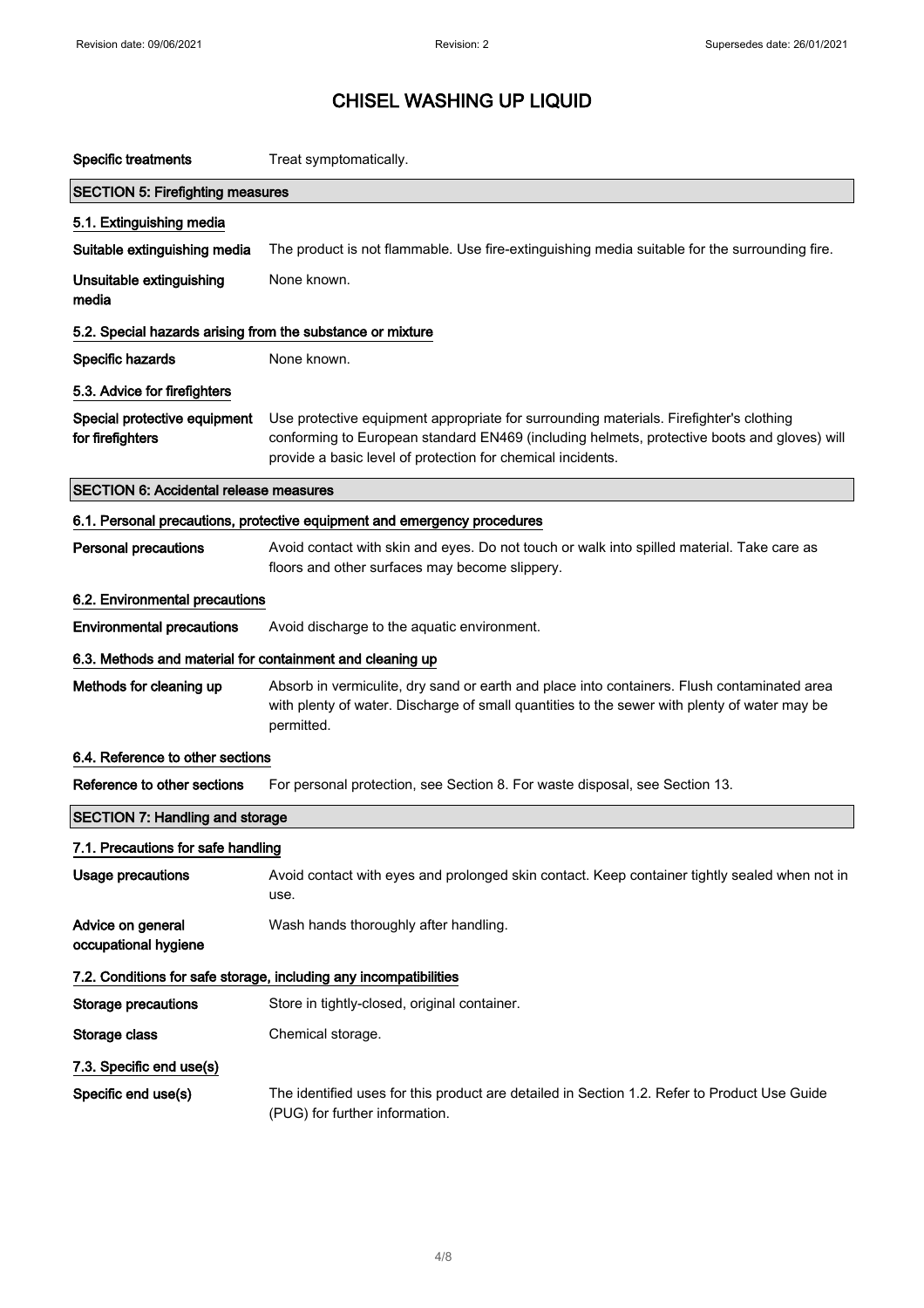#### SECTION 8: Exposure controls/Personal protection

#### 8.1. Control parameters

#### Occupational exposure limits

#### **ETHANOL**

Long-term exposure limit (8-hour TWA): WEL 1000 ppm 1920 mg/m<sup>3</sup> Short-term exposure limit (15-minute): WEL

#### CITRIC ACID MONOHYDRATE

Long-term exposure limit (8-hour TWA): 4 mg/m<sup>3</sup> Short-term exposure limit (15-minute): 10 mg/m<sup>3</sup> WEL = Workplace Exposure Limit.

#### 8.2. Exposure controls

Protective equipment

| <b>SECTION 9: Physical and chemical properties</b> |                                                                                                                                                                                                                   |
|----------------------------------------------------|-------------------------------------------------------------------------------------------------------------------------------------------------------------------------------------------------------------------|
| Respiratory protection                             | Respiratory protection not required.                                                                                                                                                                              |
| Hygiene measures                                   | Wash contaminated skin thoroughly after handling.                                                                                                                                                                 |
| Hand protection                                    | It is recommended that chemical-resistant, impervious gloves are worn. It is recommended<br>that gloves are made of the following material: Rubber (natural, latex). Nitrile rubber. Polyvinyl<br>chloride (PVC). |
| Eye/face protection                                | Eyewear complying with an approved standard should be worn if a risk assessment indicates<br>eye contact is possible.                                                                                             |
| Appropriate engineering<br>controls                | No specific ventilation requirements.                                                                                                                                                                             |
|                                                    |                                                                                                                                                                                                                   |

## 9.1. Information on basic physical and chemical properties

| Appearance                                  | Coloured liquid.                                            |
|---------------------------------------------|-------------------------------------------------------------|
|                                             |                                                             |
| Colour                                      | Orange.                                                     |
| Odour                                       | Citrus.                                                     |
| рH                                          | pH (concentrated solution): 4-6                             |
| Flash point                                 | Not applicable.                                             |
| <b>Relative density</b>                     | ~1.025 @ 20°C                                               |
| <b>Viscosity</b>                            | 400-1000 mPa s @ 20°C                                       |
| <b>Oxidising properties</b>                 | Does not meet the criteria for classification as oxidising. |
| 9.2. Other information                      |                                                             |
| Refractive index                            | $22 - 24$                                                   |
| <b>SECTION 10: Stability and reactivity</b> |                                                             |

#### 10.1. Reactivity

Reactivity There are no known reactivity hazards associated with this product.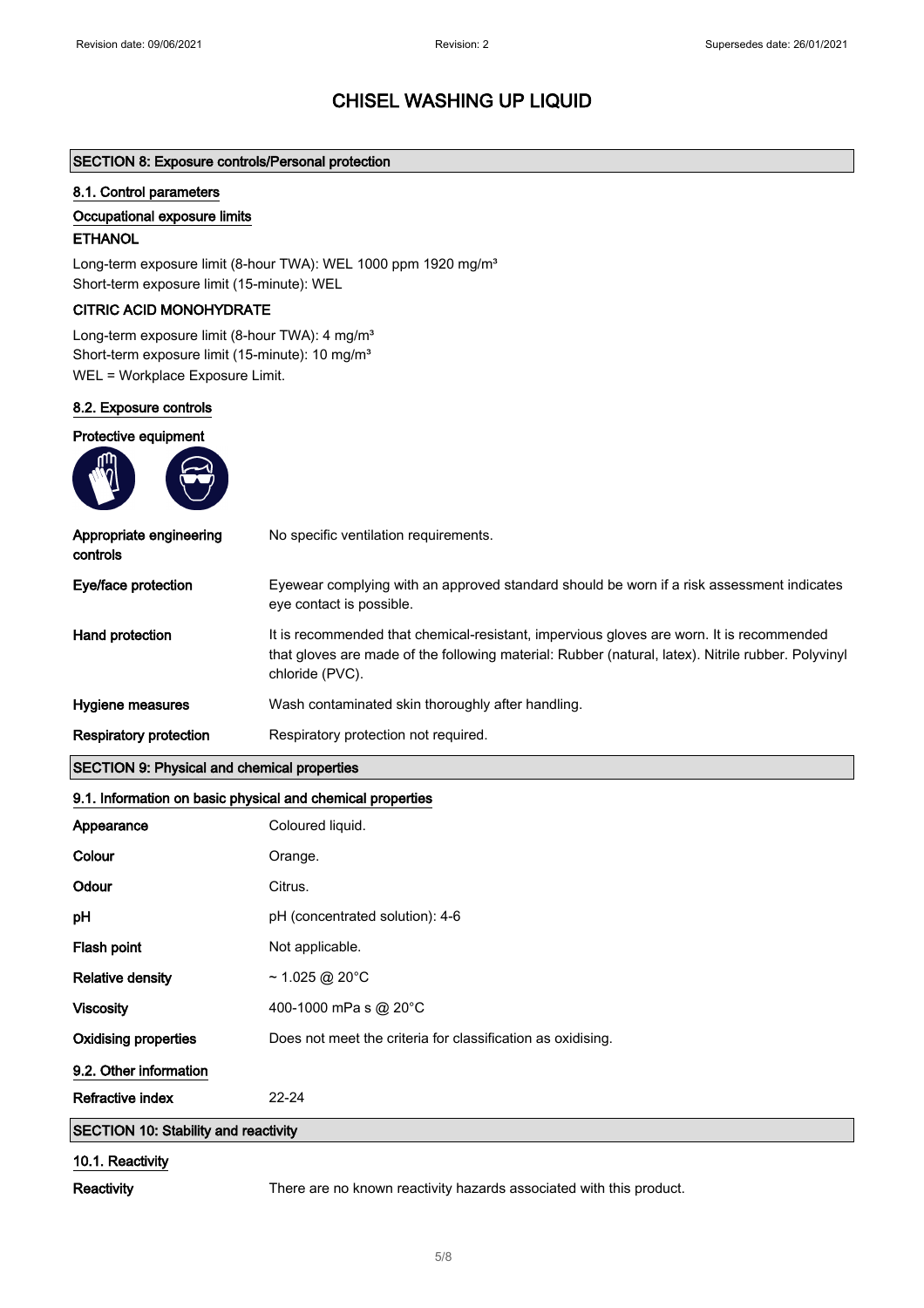| 10.2. Chemical stability                     |                                                                                                                |
|----------------------------------------------|----------------------------------------------------------------------------------------------------------------|
| Stability                                    | Stable at normal ambient temperatures and when used as recommended.                                            |
| 10.3. Possibility of hazardous reactions     |                                                                                                                |
| Possibility of hazardous<br>reactions        | No potentially hazardous reactions known.                                                                      |
| 10.4. Conditions to avoid                    |                                                                                                                |
| <b>Conditions to avoid</b>                   | There are no known conditions that are likely to result in a hazardous situation.                              |
| 10.5. Incompatible materials                 |                                                                                                                |
| Materials to avoid                           | None known.                                                                                                    |
| 10.6. Hazardous decomposition products       |                                                                                                                |
| Hazardous decomposition<br>products          | None at ambient temperatures.                                                                                  |
| <b>SECTION 11: Toxicological information</b> |                                                                                                                |
| 11.1. Information on toxicological effects   |                                                                                                                |
| <b>Toxicological effects</b>                 | Information given is based on data of the components and of similar products.                                  |
| Skin corrosion/irritation                    |                                                                                                                |
| Skin corrosion/irritation                    | Causes skin irritation.                                                                                        |
| Extreme pH                                   | Moderate $pH$ ( $> 2$ and $< 11.5$ ).                                                                          |
| Serious eye damage/irritation                |                                                                                                                |
| Serious eye damage/irritation                | Causes serious eye damage.                                                                                     |
| Inhalation                                   | The product is considered to be a low hazard under normal conditions of use.                                   |
| Ingestion                                    | No harmful effects expected from quantities likely to be ingested by accident. May be harmful<br>if swallowed. |
| Skin contact                                 | Causes skin irritation.                                                                                        |
| Eye contact                                  | Causes serious eye damage.                                                                                     |
| Route of exposure                            | Skin and/or eye contact                                                                                        |
| <b>SECTION 12: Ecological information</b>    |                                                                                                                |
| Ecotoxicity                                  | The product contains a substance which is harmful to aquatic organisms.                                        |
| 12.1. Toxicity                               |                                                                                                                |
| <b>Toxicity</b>                              | Harmful to Aquatic Organisms                                                                                   |
| 12.2. Persistence and degradability          |                                                                                                                |
|                                              | Persistence and degradability The product is readily biodegradable.                                            |
| 12.3. Bioaccumulative potential              |                                                                                                                |
| <b>Bioaccumulative potential</b>             | The product does not contain any substances expected to be bioaccumulating.                                    |
| 12.4. Mobility in soil                       |                                                                                                                |
| <b>Mobility</b>                              | Soluble in water.                                                                                              |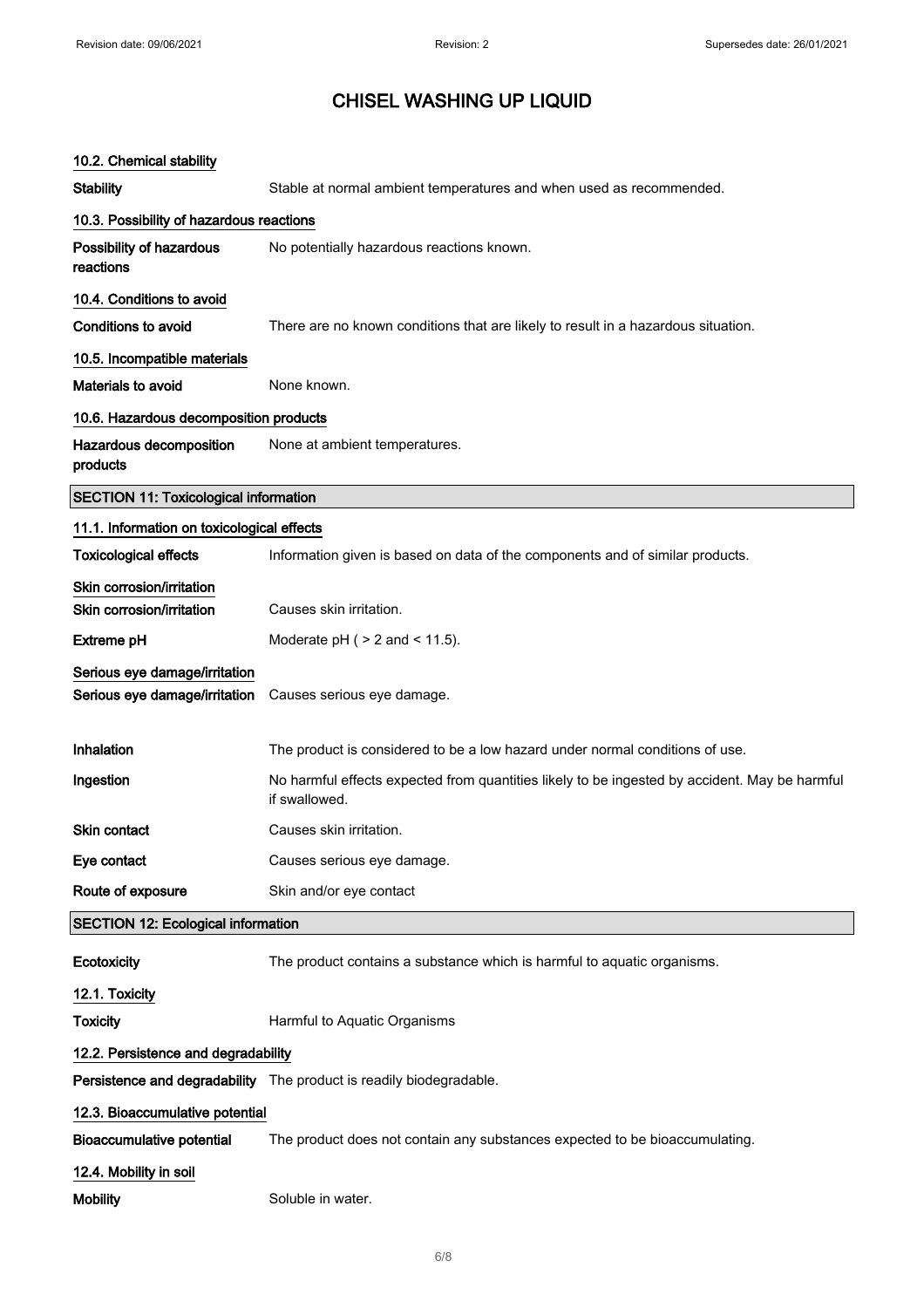| 12.5. Results of PBT and vPvB assessment                                                       |                                                                                                                                                                                                                     |
|------------------------------------------------------------------------------------------------|---------------------------------------------------------------------------------------------------------------------------------------------------------------------------------------------------------------------|
| Results of PBT and vPvB<br>assessment                                                          | This product does not contain any substances classified as PBT or vPvB.                                                                                                                                             |
| 12.6. Other adverse effects                                                                    |                                                                                                                                                                                                                     |
| Other adverse effects                                                                          | None known.                                                                                                                                                                                                         |
| <b>SECTION 13: Disposal considerations</b>                                                     |                                                                                                                                                                                                                     |
| 13.1. Waste treatment methods                                                                  |                                                                                                                                                                                                                     |
| <b>General information</b>                                                                     | Dispose of surplus products and those that cannot be recycled via a licensed waste disposal<br>contractor.                                                                                                          |
| <b>Disposal methods</b>                                                                        | Dispose of waste to licensed waste disposal site in accordance with the requirements of the<br>local Waste Disposal Authority. Discharge of small quantities to the sewer with plenty of water<br>may be permitted. |
| <b>SECTION 14: Transport information</b>                                                       |                                                                                                                                                                                                                     |
| General                                                                                        | The product is not covered by international regulations on the transport of dangerous goods<br>(IMDG, IATA, ADR/RID).                                                                                               |
| 14.1. UN number                                                                                |                                                                                                                                                                                                                     |
| Not applicable.                                                                                |                                                                                                                                                                                                                     |
| 14.2. UN proper shipping name                                                                  |                                                                                                                                                                                                                     |
| Not applicable.                                                                                |                                                                                                                                                                                                                     |
| 14.3. Transport hazard class(es)                                                               |                                                                                                                                                                                                                     |
| No transport warning sign required.                                                            |                                                                                                                                                                                                                     |
| 14.4. Packing group                                                                            |                                                                                                                                                                                                                     |
| Not applicable.                                                                                |                                                                                                                                                                                                                     |
| 14.5. Environmental hazards                                                                    |                                                                                                                                                                                                                     |
| Environmentally hazardous substance/marine pollutant<br>No.                                    |                                                                                                                                                                                                                     |
| 14.6. Special precautions for user                                                             |                                                                                                                                                                                                                     |
| Not applicable.                                                                                |                                                                                                                                                                                                                     |
|                                                                                                | 14.7. Transport in bulk according to Annex II of MARPOL and the IBC Code                                                                                                                                            |
| Transport in bulk according to Not applicable.<br>Annex II of MARPOL 73/78<br>and the IBC Code |                                                                                                                                                                                                                     |
|                                                                                                |                                                                                                                                                                                                                     |
|                                                                                                |                                                                                                                                                                                                                     |